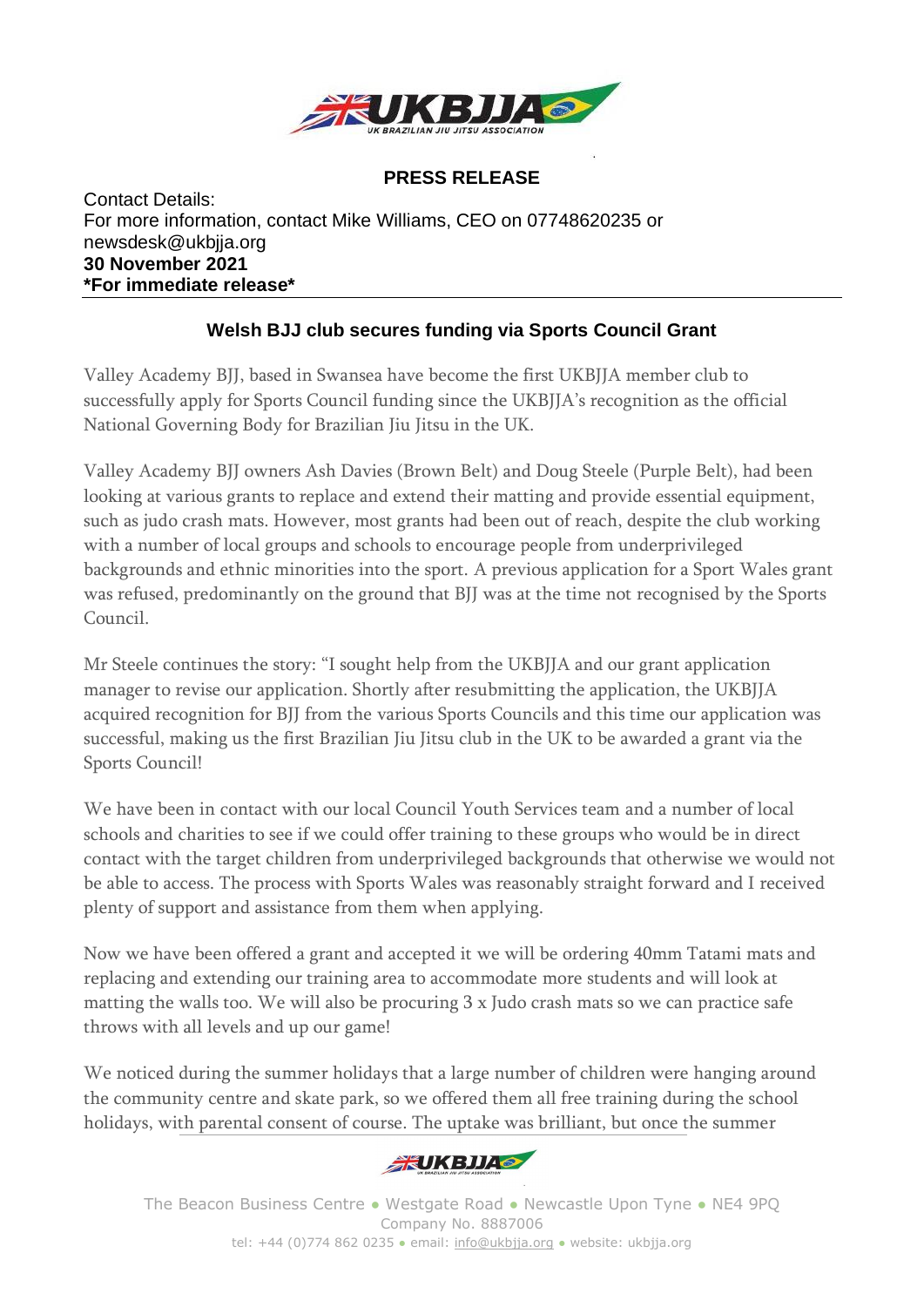

holidays and free training ended, the children did not return. Via our Powys Council Youth Services Officer and a local charity group run from the community centre we established that the main reason for this was cost, the parents simply could not afford to pay for their children to train. We now have introduced a free training voucher scheme which is in place with the local Powys Youth Services officer, a local community orientated charity and a number of the local schools. This voucher enables the staff to distribute to the relevant children who can then attend training for free. With the grant now approved we aim to extend the mat space and allow more kids to train with us."

It's too much of a cliché in Martial Arts to say, "it's not about the money", but Ashley and Doug at Valley Academy really did want to try and be different and offer something for everyone and that includes trying to accommodate people on the mats that would otherwise miss out due to their financial situation.

The UKBJJA is committed to helping all member clubs to access similar funding and expand their programmes to bring as many people into this great sport as possible. Over the coming months we will be publishing guides on how to identify and access funding, write bids and structure their organisations to derive the maximum benefit from Sports Council recognition.

## \* ENDS \*

About the UKBJJA:

The UKBJJA [\(www.ukbjja.org\)](http://www.ukbjja.org/) is a not-for profit organisation which aims to provide a governance structure for the martial art of Brazilian Jiu-Jitsu, that promotes and develops the sport while allowing individual clubs and practitioners the space and freedom to practice the martial art in the way they enjoy. The UKBJJA is currently under assessment to be recognised by Sport England as the governing body for Brazilian Jiu Jitsu in the UK.

The UKBJJA was formed in 2013, and the association's goal is to foster the development of BJJ at elite, community and grassroots levels, raising the profile of the sport but also providing pathways for development and involvement across communities in the UK. Visit UKBJJA at www.ukbjja.org or follow us on Twitter @ukbjja. Contact Details:

For more information, contact Mike Williams, CEO on 07748620235 or [ceo@ukbjja.org](mailto:ceo@ukbjja.org)



The Beacon Business Centre ● Westgate Road ● Newcastle Upon Tyne ● NE4 9PQ Company No. 8887006 tel: +44 (0)774 862 0235 · email: [info@ukbjja.org](mailto:info@ukbjja.org) · website: ukbjja.org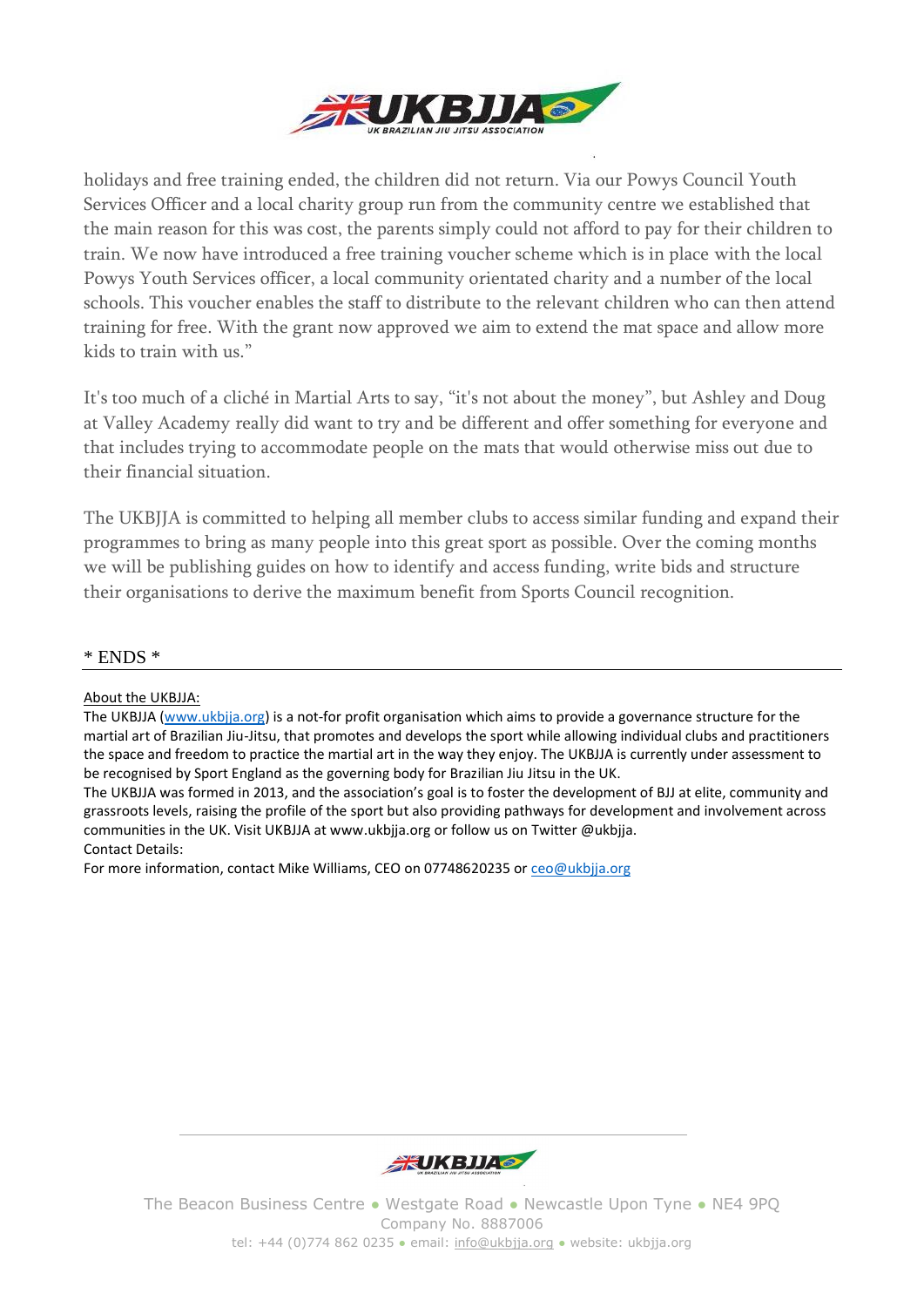



Doug Steele from Valle Academy BJJ (centre) and Ash Davies (right)



The Beacon Business Centre • Westgate Road • Newcastle Upon Tyne • NE4 9PQ Company No. 8887006 tel: +44 (0)774 862 0235 · email: [info@ukbjja.org](mailto:info@ukbjja.org) · website: ukbjja.org